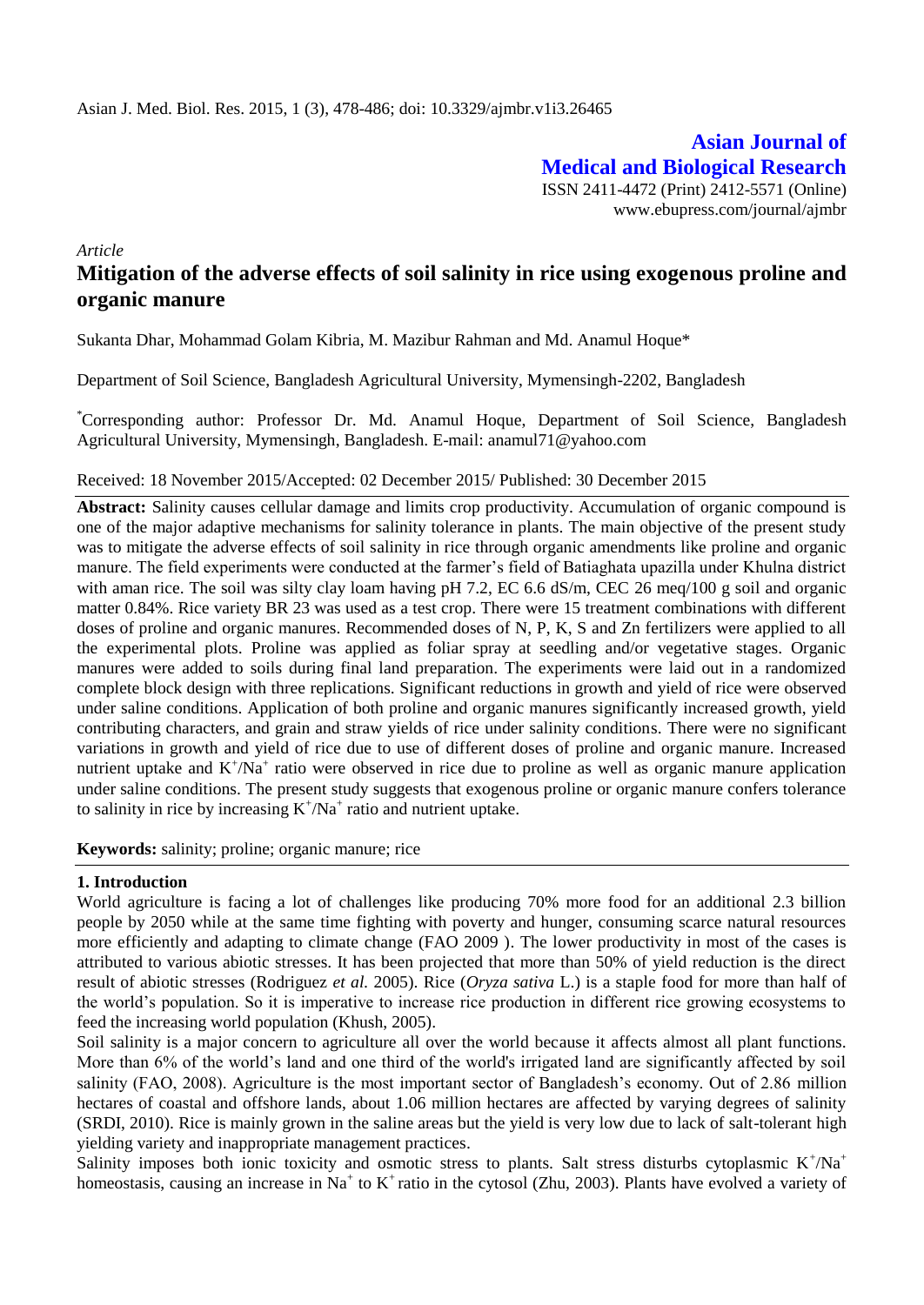adaptive mechanisms to respond to environmental stress including salt stress. One of the main adaptive mechanisms to salt stress in plants is the accumulation of compatible solute like proline. Increased levels of proline accumulated in plants correlate with improved salt tolerance (Okuma *et al*., 2004; Asharf and Foolad, 2007).

Salt stress induces the accumulation of reactive oxygen species (ROS) in plant cells. The excess production of ROS is toxic to plants and causes oxidative damage to cellular constituents, leading to cell death (Banu *et al*., 2009, 2010). Proline has been shown to scavenge free radicals and ROS. Up-regulation of the components of antioxidant defense system offered by proline protects plant against NaCl-induced oxidative damage. In cultured tobacco cells, proline suppresses cell death and improves salt tolerance by increasing the activity of enzymes and/or expression of genes involved in the antioxidant defense systems (Hoque *et al*., 2007a, b; 2008; Banu *et al*., 2009, 2010).

Soil salinization is a major process of land degradation that decreases soil fertility and crop productivity. There is a report that coastal regions of Bangladesh are quite lower in soil fertility (Haque, 2006). The best means of maintaining soil fertility, productivity and salt tolerance could be through addition of organic manures. Soil amendments with organic manure reduce the toxic effects of salinity in various plants (Idrees *et al*., 2004; Abou El-Magd, 2008; Leithy *et al*., 2010; Raafat and Tharwat, 2011). The role of organic compounds like proline and organic manures in the mitigation of salt stress in plants is yet to be elucidated in context of Bangladesh. The present study is crucial for the improvement of salinity tolerance and economic crop production in the coastal areas of southern Bangladesh. Therefore, the present study was undertaken to investigate the effect of exogenous application of proline and organic manure on the growth and yield as well as nutrient uptake of rice under saline condition.

### **2. Materials and Methods**

#### **2.1. Field experimentation**

The field experiments were carried out at the farmer's field of Batiaghata upazilla under Khulna district to investigate the improvement of soil salinity tolerance in rice by organic manure (farmyard manure and poultry manure) and proline application. The soil of Batiaghata upazilla was extremely saline due to higher EC value (6.4 dS/m) and due to this salinity rice production shows significant reduction in yield. The experiment was conducted here so that the performance of exogenous proline and organic manure application could be assessed under field condition. The experiment was laid out in a randomized complete block design (RCBD) with three replications. Rice cultivar BR23 was used as a test crop in this study. The total numbers of plots used in this study were 45. The unit plot size was  $4m \times 2.5m$  and the plots were separated from each other by ails (1m). Treatments were randomly distributed within the block.

### **2.2. Treatments**

Soils were amended with different doses of farmyard manure (FYM) and poultry manure (PM). In another experiment, plants were treated with different concentrations of proline at seedling and vegetative stages. In experiment 1, the treatments were  $T_0$ =Control (no manure),  $T_1$ =FYM (5 t ha<sup>-1</sup>),  $T_2$ =FYM (10 t ha<sup>-1</sup>),  $T_3$ =PM (4 t ha<sup>-1</sup>), T<sub>4</sub>=PM (8 t ha<sup>-1</sup>). In second experiment, there were ten treatments including control and those were T<sub>0</sub> = Control (no proline),  $T_1 = 25$  mM proline at seedling stage,  $T_2 = 25$  mM proline at vegetative stage,  $T_3 = 25$ mM proline at seedling and vegetative stages,  $T_4 = 50$  mM proline at seedling stage,  $T_5 = 50$  mM proline at vegetative stage,  $T_6 = 50$  mM proline at seedling and vegetative stages,  $T_7 = 100$  mM proline at seedling stage,  $T_8 = 100$  mM proline at vegetative stage,  $T_9 = 100$  mM proline at seedling and vegetative stages.

#### **2.3. Management practices and proline application**

Recommended doses of Urea, TSP, MP, gypsum and zinc sulphate were applied as the source of N, P, K, S and Zn (BARC, 2012). Recommended doses of fertilizer were applied to all experimental plots during final land preparation. Urea was applied in three split doses; first dose was applied after ten days of transplanting, second dose was applied at active tillering stage, and third dose was applied at panicle initiation stage. Weeding and other management practices were performed as and when necessary. Birtako 10g (2g dissolved in 10 L water) was applied as plant protection measures when insect, pests and diseases were appeared. Proline solutions were sprayed over plant leaves with the help of a sprayer. For making 25 mM, 50 mM and 100 mM proline solutions, 2.88 g, 5.76 g and 11.52 g of proline powder were dissolved in 1000 ml of water and 1 ml of Tween-20 was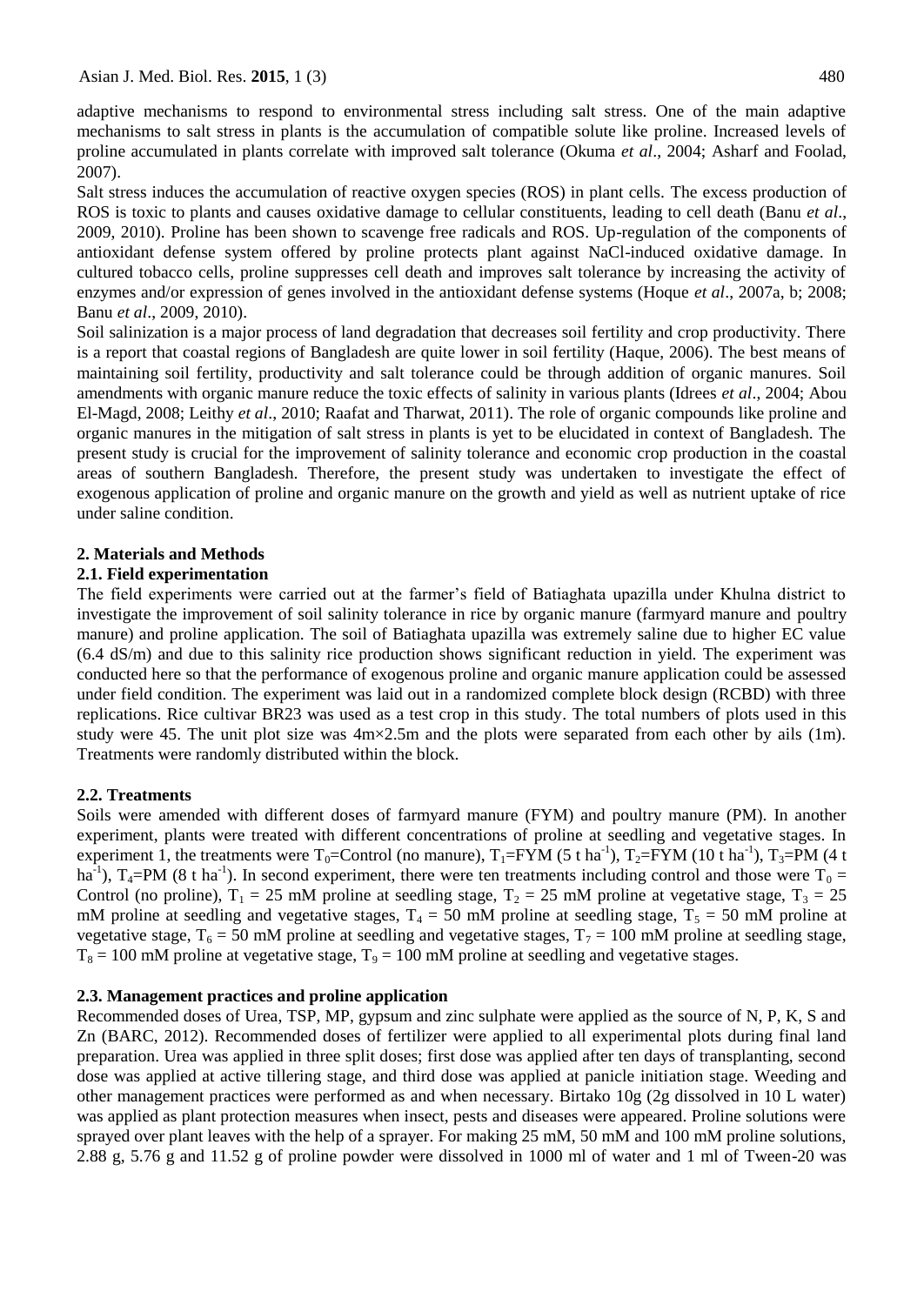properly mixed with it respectively. Tween-20 was used as a sticky substance which helps proline solution's droplet, maintaining a close contact with plant leaves.

### **2.4. Crop harvesting and data collection**

Maturity of crop was determined when about 90% grains became golden yellow. The crop was harvested on 29 December, 2014 at 120 days after transplanting. Grain and straw yield as well as plant growth parameters (Plant height, number of effective tillers per hill, panicle length and 1000 grains weight) were recorded after harvesting.

# **2.5. Chemical analysis of the plant samples**

Grain and straw samples of maize were analyzed for N, P, K, S and Na contents following standard method as described by Khanam *et al*. (2001).

### **2.6. Statistical Analysis**

Data were analyzed statistically using analysis of variance (ANOVA) to examine the treatment effects. The mean differences were adjudged by Duncan's Multiple Range Test (DMRT) (Gomez and Gomez, 1984) and ranking was indicated by letters.

### **3. Results and Discussion**

### **3.1. Growth and yield components**

Soil salinity caused a significant decrease in different growth parameters e.g. plant height, number of effective tillers per hill, panicle length and 1000 grains weight as well as grain and straw yield of rice. Table 1 show that addition of FYM and PM to soil significantly increased different growth parameters and yield of rice cultivar (BR23) under saline conditions. It was found that application of  $8$  t ha<sup>-1</sup> PM achieved the highest plant height among all the treatments while lowest in control. The number of effective tillers per hill, panicle length and number of grains per panicle of BR23 was also found the lowest in control (no manure) and the highest was found when the soil was amended with  $FYM(10 \t{ h a<sup>-1</sup>}).$ 

Lakhdar *et al.* 2008 also found that soil salinity can be reduced by organic matter amendment in soil and growth performance of crops was better with organic matter addition in soil under saline condition. Tejada *et al.* 2006 also found that organic matter application reduced salinity and increased the growth and yield components of rice. Leithy *et al.* 2010 on peanut, Abou El-Magd *et al.* 2008 on sweet funnel and Raafat *et al.* 2011 on rice have shown that organic amendments increased plant growth at salt stress. Zaki *et al.* (2009) found that organic manure increased all the vegetative growth parameters and vegetative yield under saline conditions. Amanullah (2008) showed that among the reclamation practices of coastal saline soils, FYM recorded better growth, yield parameters, yield and nutrient uptake by rice crop.

From the second experiment, proline application also significantly increased different plant parameters and grain and straw yield of BR23 (Table 2). It was found that 100 mM proline application at seedling and vegetative stage achieved the highest plant height among all the treatments. The number of effective tillers per hill, thousand grains weight and panicle length was the highest when the plants were treated with 50 mM proline at both seeding and vegetative stages. Deivanai *et al.* (2011) conducted an experiment on rice to ameliorate the adverse effect of salinity and found that different growth components significantly decreased due to salinity but proline application increased the growth and yield components. Dogan (2011) also found that salinity decreased growth parameters in soybean and proline application ameliorates the adverse effect of salinity.

# **3.2. Grain and straw yields**

Soil salinity caused significant reduction in grain and straw yields of rice. It is evident from the present experiment that addition of organic manure and exogenous application of proline increased both grain and straw yields of rice. From Figure 1, it was found that the highest grain yield of BR23 was found for application of PM 8 t ha<sup>-1</sup> while FYM 10 t ha<sup>-1</sup> and PM 4 t ha<sup>-1</sup> showed same grain yield while the lowest grain yield was produced in control. The highest straw yield was found in PM  $8$  t ha<sup>-1</sup> and the lowest was in control. The similar observations were also found by Lakhdar *et al.* 2008 and Tejada *et al.* 2006 who also concluded that soil salinity problem could be ameliorated by the addition of organic matter and yield of crops increased due to addition of organic manure and this was probably due to higher uptake of nutrients by plants. Sharma (1997)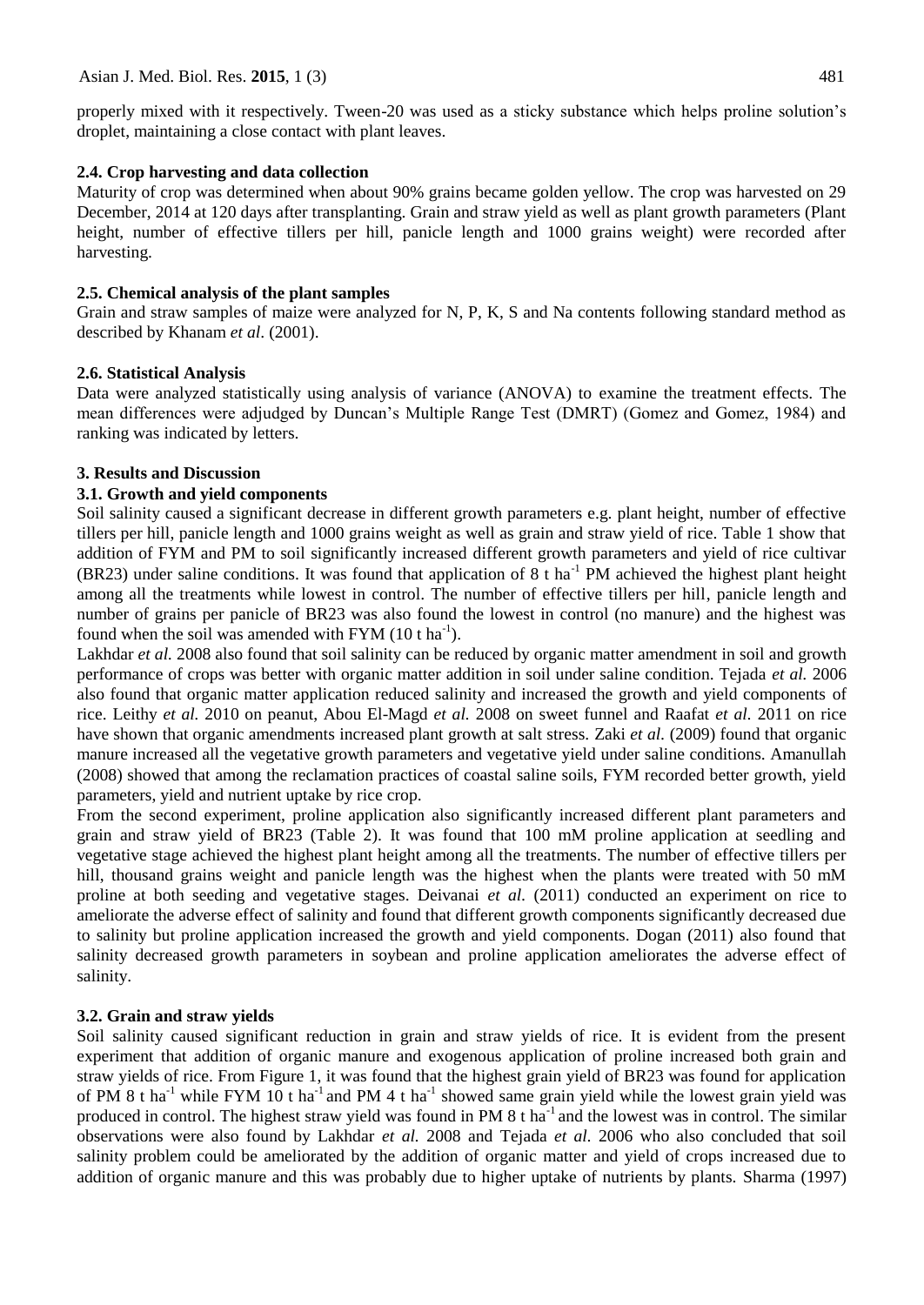reported that application of FYM alone or in combination with inorganic amendments increased the grain yield of wheat and rice in salt affected soils. Haq *et al.* (2001) reported that combined application of gypsum and FYM produced the highest rice yield in a saline–sodic soil.

Proline application also significantly increased both grain and straw yields of rice (Figure 2). Application of 50 mM proline at seedling and vegetative stages produced the highest grain and straw yields of BR23 and the lowest was found in control. Islam *et al.* (2011) on hybrid rice also reported that grain yields decreased by the salinity. Ali *et al*. (2004) also found the similar result on grain yield of rice. Miah *et al.* (1992) on two rice varieties also found that salinity decreased straw yield of rice. Talat *et al*. (2013) observed that the exogenous application of proline significantly ameliorated the harmful effects of salt stress on wheat.

| <b>Treatments</b> | <b>Plant height</b> | No. of effective           | <b>Panicle length</b> | No. of grains         | 1000-grain weight  |  |
|-------------------|---------------------|----------------------------|-----------------------|-----------------------|--------------------|--|
|                   | (cm)                | tillers hill <sup>-1</sup> | (cm)                  | panicle <sup>-1</sup> | (g)                |  |
| $T_0$             | 143.0b              | 13.93b                     | 21.67c                | 141.5d                | 29.27 <sub>b</sub> |  |
|                   | 144.3b              | 16.93a                     | 22.67bc               | 149.1cd               | 28.73b             |  |
| $T_2$             | 145.0ab             | 18.33a                     | 25.00a                | 193.5a                | 29.60ab            |  |
| T <sub>3</sub>    | 146.0ab             | 16.73a                     | 24.00ab               | 153.5c                | 29.00b             |  |
|                   | 147.7a              | 17.40a                     | 24.67a                | 164.1b                | 30.30a             |  |
| $SE(\pm)$         | 0.883               | 0.819                      | 0.458                 | 2.90                  | 0.272              |  |

**Table 1. Effect of FYM and PM on growth and yield component of BR23 under saline condition.**

Same letter in a column represents insignificant difference at *p*< 0.05.

Where,  $T_0$  = Control (no manure),  $T_1$  = FYM (5 t ha<sup>-1</sup>),  $T_2$  = FYM (10 t ha<sup>-1</sup>),  $T_3$  = PM (4 t ha<sup>-1</sup>),  $T_4$  = PM (8 t ha<sup>-1</sup>).

| <b>Treatments</b> | <b>Plant height</b> | No. of effective                                                          | Panicle length | No. of grains         | 1000-grain   |
|-------------------|---------------------|---------------------------------------------------------------------------|----------------|-----------------------|--------------|
|                   | (cm)                | tillers hill <sup>-1</sup>                                                | $\rm (cm)$     | panicle <sup>-1</sup> | weight $(g)$ |
| $T_0$             | 142.0b              | 14.40c                                                                    | 22.00d         | 163.7ab               | 28.21d       |
| $T_1$             | 144.0ab             | 14.93bc                                                                   | 23.67bc        | 156.9b                | 27.96 d      |
| $T_2$             | 143.0b              | 15.20bc                                                                   | 23.00cd        | 141.7c                | 29.96abc     |
| $T_3$             | 143.3ab             | 15.03bc                                                                   | 23.33cd        | 125.3d                | 30.12ab      |
| T <sub>4</sub>    | 143.0b              | 14.20c                                                                    | 23.00cd        | 167.5a                | 27.63d       |
| $T_5$             | 142.0b              | 12.00d                                                                    | 22.33cd        | 167.7a                | 29.17bcd     |
| $T_6$             | 144.0ab             | 16.53a                                                                    | 25.33a         | 130.6d                | 31.12a       |
| $T_7$             | 142.3b              | 14.87bc                                                                   | 22.67cd        | 146.1c                | 28.99bcd     |
| $T_8$             | 143.3ab             | 15.20bc                                                                   | 22.67cd        | 121.4d                | 28.25cd      |
| T <sub>9</sub>    | 145.3a              | 15.73ab                                                                   | 25.00ab        | 145.3c                | 29.06bcd     |
| $SE(\pm)$         | 0.654               | 0.357                                                                     | 0.476          | 3.24                  | 0.524        |
|                   |                     | Same letter in a column represents insignificant difference at $n < 0.05$ |                |                       |              |

**Table 2. Effect of proline on growth and yield component of BR23 under saline condition.**

Same letter in a column represents insignificant difference at *p*< 0.05.

Where,  $T_0$  = Control (no proline),  $T_1$  = 25 mM proline at seedling stage,  $T_2$  = 25 mM proline at vegetative stage,  $T_3$  = 25 mM proline at seedling and vegetative stages,  $T_4 = 50$  mM proline at seedling stage,  $T_5 = 50$  mM proline at vegetative stage,  $T_6 = 50$  mM proline at seedling and vegetative stages,  $T_7 = 100$  mM proline at seedling stage,  $T_8 = 100$  mM proline at vegetative stage,  $T_9 = 100$  mM proline at seedling and vegetative stages.

|             |  | Table 3. Effect of organic manure on nutrient uptake and $K^{\dagger}/Na^{\dagger}$ ratio of BR-23 rice under salinity |  |  |  |  |  |
|-------------|--|------------------------------------------------------------------------------------------------------------------------|--|--|--|--|--|
| conditions. |  |                                                                                                                        |  |  |  |  |  |

| <b>Treatment</b> | <b>Total N</b> uptake<br>(kg/ha) | <b>Total P uptake</b><br>(kg/ha) | <b>Total S</b> uptake<br>(kg/ha) | $K^{\dagger}/Na^{\dagger}$ ratio<br>(grain) | $K^{\dagger}/Na^{\dagger}$ ratio<br>(straw) |
|------------------|----------------------------------|----------------------------------|----------------------------------|---------------------------------------------|---------------------------------------------|
| $\rm T_0$        | 75.80c                           | 15.89c                           | 15.47c                           | 17.24c                                      | 3.11 <sub>b</sub>                           |
|                  | 82.30b                           | 18.86b                           | 17.27b                           | 20.69b                                      | 3.55ab                                      |
| T <sub>2</sub>   | 87.95a                           | 19.43ab                          | 17.83b                           | 21.43b                                      | 3.73a                                       |
| T <sub>3</sub>   | 87.74a                           | 20.11a                           | 18.11ab                          | 24.07a                                      | 4.06a                                       |
| T <sub>4</sub>   | 88.54a                           | 20.58a                           | 19.17a                           | 24.07a                                      | 4.03a                                       |
| $SE(\pm)$        | 2.82                             | 1.56                             | 1.16                             | 2.03                                        | 0.48                                        |

Same letter in a column represents insignificant difference at *p*< 0.05.

Where,  $T_0$  = Control (no manure),  $T_1$  = FYM (5 t ha<sup>-1</sup>),  $T_2$  = FYM (10 t ha<sup>-1</sup>),  $T_3$  = PM (4 t ha<sup>-1</sup>),  $T_4$  = PM (8 t ha<sup>-1</sup>).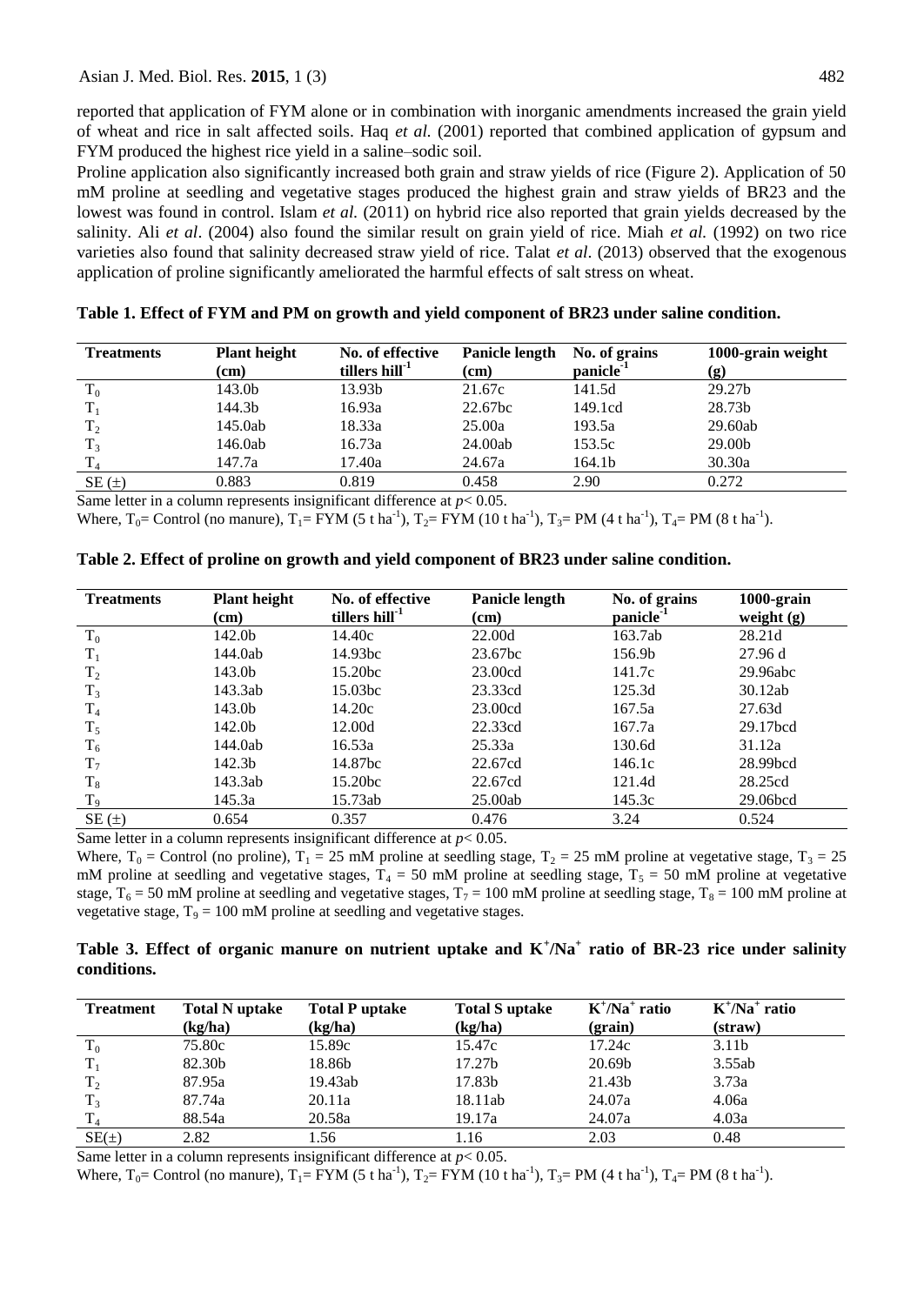| <b>Treatment</b> | <b>Total N</b> uptake | <b>Total P uptake</b> | <b>Total S</b> uptake | $K^{\dagger}/Na^{\dagger}$ ratio | $K^{\dagger}/Na^{\dagger}$ ratio |
|------------------|-----------------------|-----------------------|-----------------------|----------------------------------|----------------------------------|
|                  | (kg/ha)               | (kg/ha)               | (kg/ha)               | (grain)                          | (straw)                          |
| $T_0$            | 75.58d                | 15.85d                | 15.51c                | 17.24d                           | 3.11 <sub>b</sub>                |
| $T_1$            | 89.90ab               | 18.70c                | 17.88b                | 21.43c                           | 3.74a                            |
| $T_2$            | 86.52c                | 18.36c                | 17.43b                | 23.08ab                          | 3.82a                            |
| $T_3$            | 87.95bc               | 19.66bc               | 18.02ab               | 22.38bc                          | 3.79a                            |
| $T_4$            | 86.21c                | 19.78bc               | 17.60b                | 22.38bc                          | 3.82a                            |
| $T_5$            | 86.34c                | 19.21 <sub>bc</sub>   | 17.45b                | 24.25a                           | 3.61ab                           |
| $T_6$            | 89.18ab               | 20.39ab               | 18.63ab               | 22.55bc                          | 3.68a                            |
| T <sub>7</sub>   | 90.21a                | 21.93a                | 17.87b                | 22.25bc                          | 3.70a                            |
| $\rm T_8$        | 88.16ab               | 20.48ab               | 17.91b                | 24.25a                           | 3.75a                            |
| $T_9$            | 90.45a                | 21.95a                | 19.07a                | 24.07a                           | 3.84a                            |
| $SE(\pm)$        | 2.36                  | 1.24                  | 1.07                  | 1.14                             | 0.45                             |

**Table 4. Effect of proline on nutrient uptake and K<sup>+</sup> /Na<sup>+</sup> ratio of BR-23 rice under salinity conditions.**

Same letter in a column represents insignificant difference at  $p < 0.05$ .

Where,  $T_0$  = Control (no proline),  $T_1$  = 25 mM proline at seedling stage,  $T_2$  = 25 mM proline at vegetative stage,  $T_3$  = 25 mM proline at seedling and vegetative stages,  $T_4 = 50$  mM proline at seedling stage,  $T_5 = 50$  mM proline at vegetative stage,  $T_6 = 50$  mM proline at seedling and vegetative stages,  $T_7 = 100$  mM proline at seedling stage,  $T_8 = 100$  mM proline at vegetative stage,  $T_9 = 100$  mM proline at seedling and vegetative stages.



**Figure 1. Effect of organic manure on the grain and straw yields of BR23 under saline condition.**



**Figure 2. Effect of proline on the grain and straw yields of BR23 under saline condition.**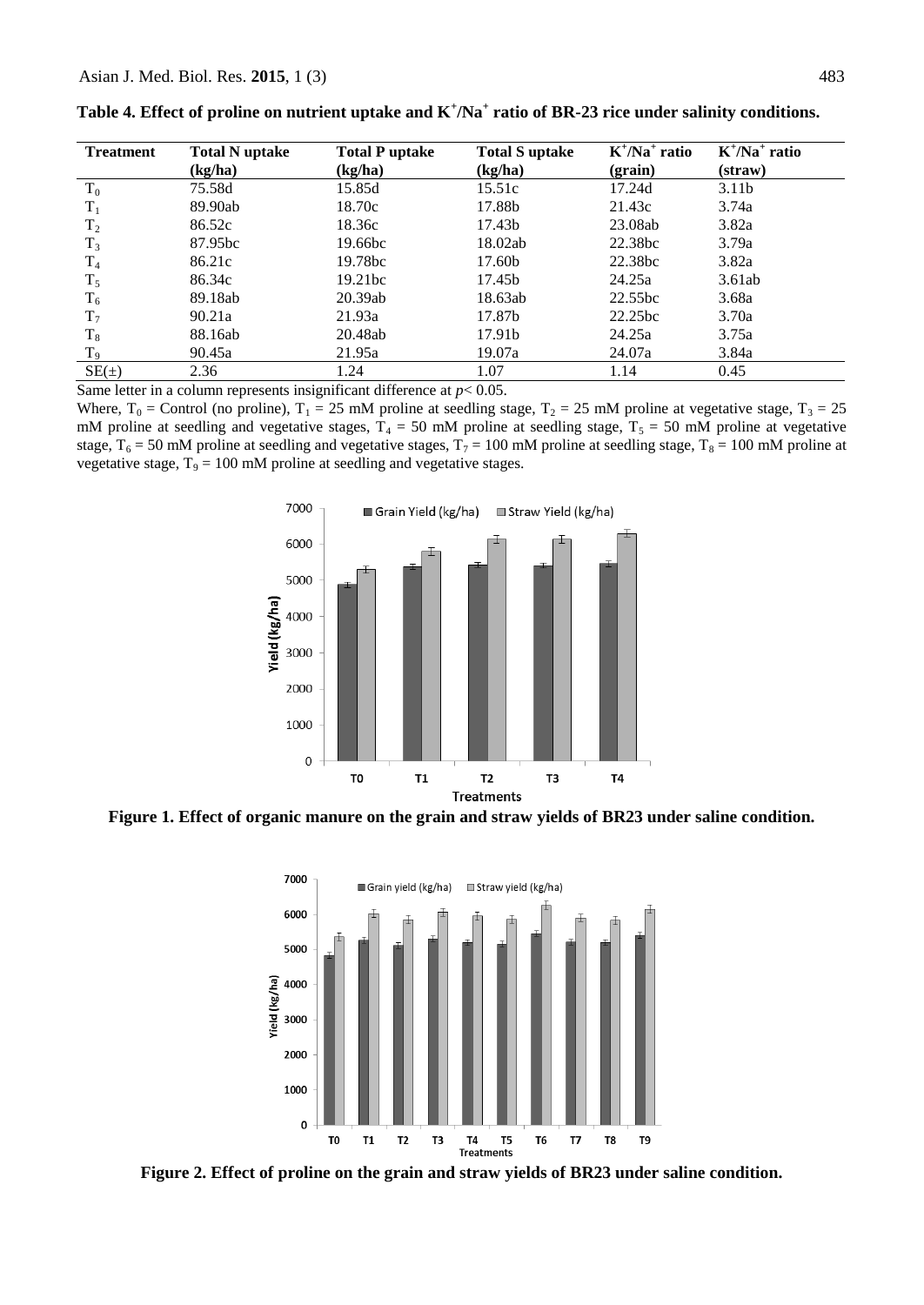#### **3.3. Total nutrient uptake**

We investigated whether organic manure and exogenous application of proline influenced nutrient uptake by rice under salt stress. To investigate the nutrient uptake by rice, we measured nutrient content in grain and straw of rice. Salt stress caused reductions in nutrient (NPS) uptake by grain and straw of rice. On the other hand, application of organic manure (FYM and PM) and exogenous proline increased nutrient (NPS) uptake by rice under saline conditions. Addition of organic manure resulted in an increase in nutrient uptake by rice under saline condition. From Table 3, it was found that total N  $(88.54 \text{ kg/ha})$ , P  $(20.58 \text{ kg/ha})$  and S  $(19.17 \text{ kg/ha})$ uptake was the highest when soil was amended with  $8$  t ha<sup>-1</sup> poultry manure while the lowest was found from untreated control and it was N (75.80 kg/ha), P (15.89 kg/ha) and S (15.47 kg/ha). There are evidences that organic manures reduce the adverse effects of various stresses on plants by affecting the uptake and accumulation of inorganic nutrients (Zaki *et al*. 2009. Abou El-Magd *et al.* 2008).

Exogenous application of proline also showed higher uptake of nutrients under saline condition (Table 4). The highest total N (90.45 kg/ha), P (21.95 kg/ha) and S (19.07 kg/ha) uptake was found when the plants were treated with 100 mM proline at both seedling and vegetative stages and the lowest nutrient (NPS) uptake was found in untreated control plants. Hamed *et al.* 1994 on maize also reported that total nutrient uptake was decreased due to salinity and increased due to exogenous application of proline. Momayezi *et al.* (2010) also found that salt stress decreased the total nutrient uptake by rice. Kumar and Sharma (1989) reported that nutrient uptake in mungbean was reduced due to salinity and it can be increased by exogenous application of proline.

### **3.4. K<sup>+</sup> /Na<sup>+</sup> ratio**

Potassium (K) and sodium (Na) are most important element for the plant to survive in salt stress. Salt tolerance is directly associated with K contents because of its involvement in osmotic regulation and competition with Na. Plant salt tolerance requires not only adaptation to Na<sup>+</sup> toxicity but also the acquisition of abundant  $K^+$ whose uptake by the plant cell is affected by high external  $Na<sup>+</sup>$  concentrations. Soil salinity significantly decreased K<sup>+</sup>/Na<sup>+</sup> ratio in both grain and straw samples of rice. Addition of organic manure (FYM and PM) and foliar application of proline resulted in a significant increase in  $K^+/Na^+$  ratio in rice. Organic manure application significantly increased  $K^+/Na^+$  ratio in grain and straw of BR23 under stress condition. All rates of organic manure application increased the  $K^+/Na^+$  ratio in grain and straw. In grain the highest  $K^+/Na^+$  ratio was found by both in PM (4 t ha<sup>-1</sup>) and PM (8t ha<sup>-1</sup>) and lowest in control. In straw  $K^+/Na^+$  ratio was observed highest at PM 4t ha<sup>-1</sup> and lowest was observed in control (Table 3). Shazia *et al.* (2004) also found that salinity decreased  $K^+/Na^+$  ratio and it could be increased by organic matter amendment in soil.

All the doses of proline increased the  $K^+/Na^+$  ratio in grain and the same trends were found in straw (Table 4). The higher  $K^{\dagger}/Na^{\dagger}$  ratio in grain was found when the plants were treated with 50 mM proline application at vegetative stage and 100 mM application at vegetative stage. A slight variation in straw  $K^+/Na^+$  ratio was observed among the doses of proline application. Proline application at different doses showed insignificant difference in  $K^{\dagger}/Na^{\dagger}$  ratio of rice straw samples but significant difference was observed between proline treated and untreated plants. The highest  $K^+ / Na^+$  ratio of rice straw was found when the plants were treated with 100 mM proline at seedling and vegetative stages. There are evidences that exogenously supplied proline reduced Na<sup>+</sup> accumulation under salt stress and increases K<sup>+</sup>/Na<sup>+</sup> ratio (Zhu, 2003). Ahmed *et al.* (2011) also conducted an experiment on young olive and also found that exogenous application of proline increases  $K^+/Na^+$  ratio significantly. Haq *et al.* (2009) on seven rice varieties, Nounjan *et al.* (2012) on Thai aromatic rice and Miah *et*  al. (1992) on two rice varieties at different salinity level also found that salinity decreased  $K^+/Na^+$  ratio and proline application increases the  $K^+/Na^+$  ratio in rice.

#### **4. Conclusions**

Salt stress caused a significant decrease in growth and yield of rice. Foliar application of proline and organic manures both FYM and PM significantly improved growth and yield of rice by mitigating the inhibitory effects of salinity stress. Application of poultry manure  $(8 \t{ t \text{ ha}^{-1}})$  or farm yard manure  $(10 \t{ t \text{ ha}^{-1}})$  showed higher yield of rice. Poultry manure showed higher yield performance than FYM application. Besides, 100 mM proline application at both seedling and vegetative stages showed better yield performance compared to other treatments. In addition to field research work, better understanding about physiological and bio-molecular mechanisms of proline will be helpful for plant breeders to develop stress-tolerant crop varieties. On the other hand, organic manures like FYM and PM are more available and less expensive.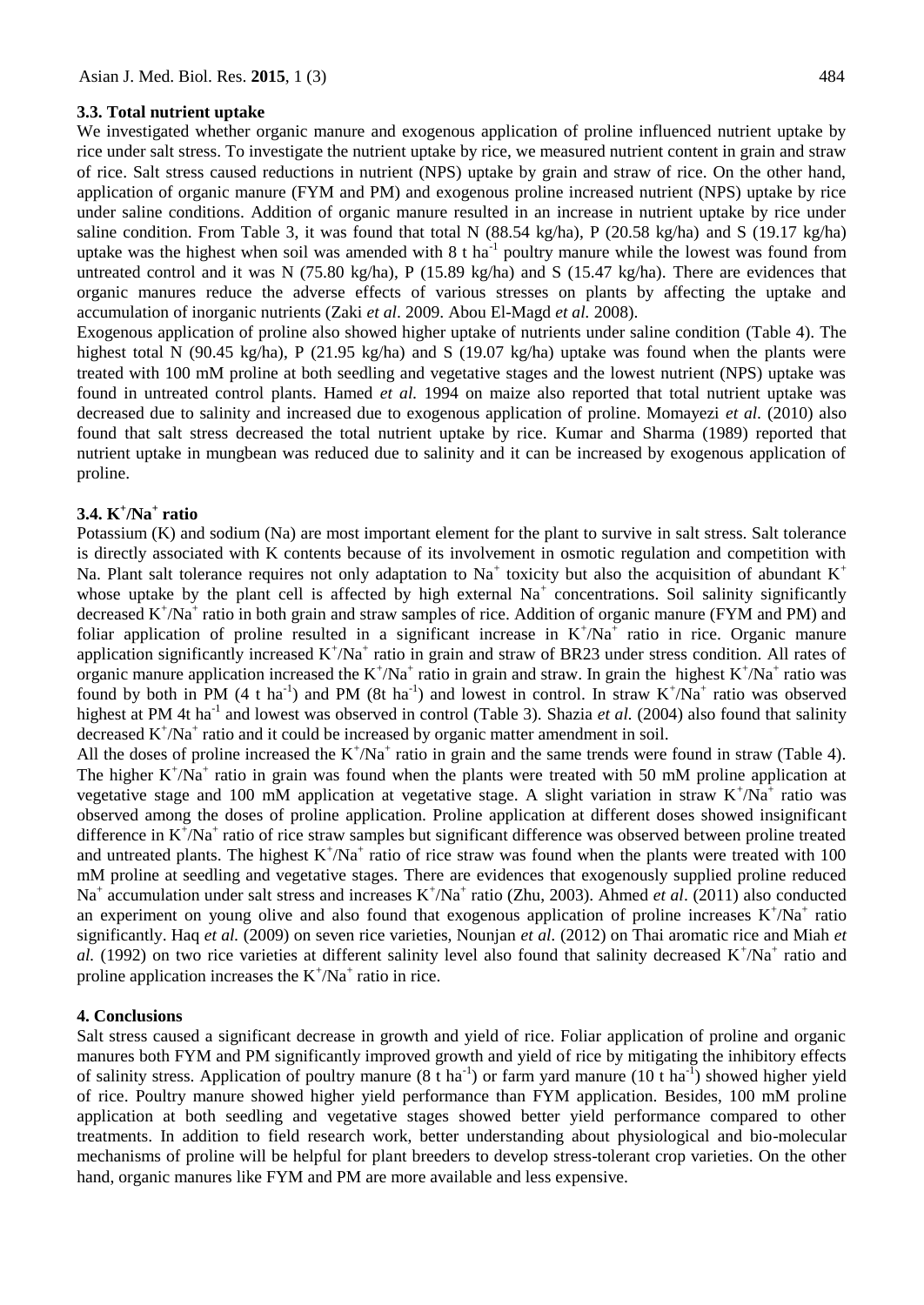#### **Acknowledgements**

This work was supported by a grant from the Bangladesh Agricultural Research Council, Dhaka. The authors are grateful to Professor Dr. Yoshiyuki Murata, Okayama University, Japan for the generous gift of proline

#### **Conflict of interest**

None to declare

#### **References**

- Abou El-Magd MM, MF Zaki and SD Abou-Hussein, 2008. Effect of organic manure and different levels of saline irrigation water on growth, green yield and chemical content of sweet fennel. Aus. J. Basic App Sci., 2:90-98.
- Ahmed CB, S Magdich, BB Rouina, S Sensoy, M Boukhris and FB Abdullah, 2011. Exogenous proline effects on water relations and ions contents in leaves and roots of young olive. Amino Acids, 40:565-573.
- Ali Y, Z Aslam, MY Ashraf and GR Tahir, 2004. Effect of salinity on chlorophyll concentration, leaf area, yield and yield components of rice genotypes grown under saline environment. Int. J. Env. Sci. Tech., 1: 221-225.
- Amanullah MM, 2008. Response of lowland rice varieties to reclamation practices in coastal saline soils. J. App. Sci., 4:871-874.
- Ashraf M and MR Foolad, 2007. Roles of glycinebetaine and proline in improving plant abiotic stress resistance. Env. Exp. Bot., 59: 206–216.
- Banu MNA, MA Hoque, M Sugimoto-Watanabe, K Mastuoka, Y Nakamura, Y Shimoishi and Y Murata, 2009. Proline and glycinebetaine induce antioxidant defense gene expression and suppress cell death in cultured tobacco cells under salt stress. J. Plant Physio., 166: 146–156.
- Banu MNA, MA Hoque, M Sugimoto-Watanabe, MM Islam, M Uraji, K Mastuoka, Y Nakamura, Y Shimoishi and Y Murata, 2010. Proline and glycinebetaine ameliorated NaCl stress via scavenging of hydrogen peroxide and methylglyoxal but not superoxide or nitric oxide in tobacco cultured cells. Biosci., Biotech. Bioch., 10: 2043-2049.
- BARC (Bangladesh Agricultural Research Council), 2012. Fertilizer Recommendation Guide. Farmgate, New Airport Road, Dhaka 1215.
- BBS, 2011. Monthly Statistical Bulletin of Bangladesh(May 2011). Bangladesh Bureau of Statistics, Statistics Division, Ministry of Planning, Govt. People's Republic of Bangladesh, Dhaka. pp. 52-56.
- Deivanai S, R Xavier, V Vinod, K Timalata and OF Lim, 2011. Role of exogenous proline in ameliorating salt stress at early stage in two rice cultivars. J. Stress Physio. Bioch., 7:157-174.
- Dogan M, 2011. Antioxidative and proline potentials as a protective mechanism in soybean plants under salinity stress. African J. Biotech., 10:5972-5978.
- FAO, 2008. Land and Plant Nutrition Management Service. http://www.*fao*.org/ag/agl/agll/spush United Nations, Rome, Italy.
- FAO, 2009. High level expert forum how to feed the world in 2050, Economic and Social Development Department, Food and Agricultural Organization of the United Nations, Rome, Italy.
- Gomez KA and AK Gomez, 1984. Statistical Procedures of Agricultural Research. 2nd edition. John Wiley and Sons. New York. pp. 207-215.
- Hamed AA and SAMA Wakeel, 1994. Physiological response of *Zea mays* exposed to salinity and to exogenous proline. Egypt J. Bot., 34:93–105.
- Haq I, SG Khattak, H Rahman, A Ali and M Salim, 2001. Effect of various amendments on yield of rice crop under saline-sodic conditions in Mardan/Swabi districts. Int. J. Agri. Biol., 3: 289-291.
- Haq TU, J Akhtar, S Nawaz and R Ahmad, 2009. Morpho-physiological response of rice (*Oryza sativa* L.) varieties to salinity stress. Pak. J. Bot., 41:2943-2956.
- Haque SA, 2006: Salinity problems and crop production in coastal regions of Bangladesh. Pak. J. Bot., 38:1359-1365.
- Hoque MA, MNA Banu, Y Nakamura, Y Shimoishi and Y Murata, 2008. Proline and glycinebetaine enhance antioxidant defense and methylglyoxal detoxification systems and reduce NaCl-induced damage in cultured tobacco cells. J. Plant Physiol., 165:813–824.
- Hoque MA, MNA Banu, E Okuma, K Amako, Y Nakamura, Y Shimoishi and Y Murata, 2007a. Exogenous proline and glycinebetaine increase NaCl-induced ascorbate glutathione cycle enzyme activities, and proline